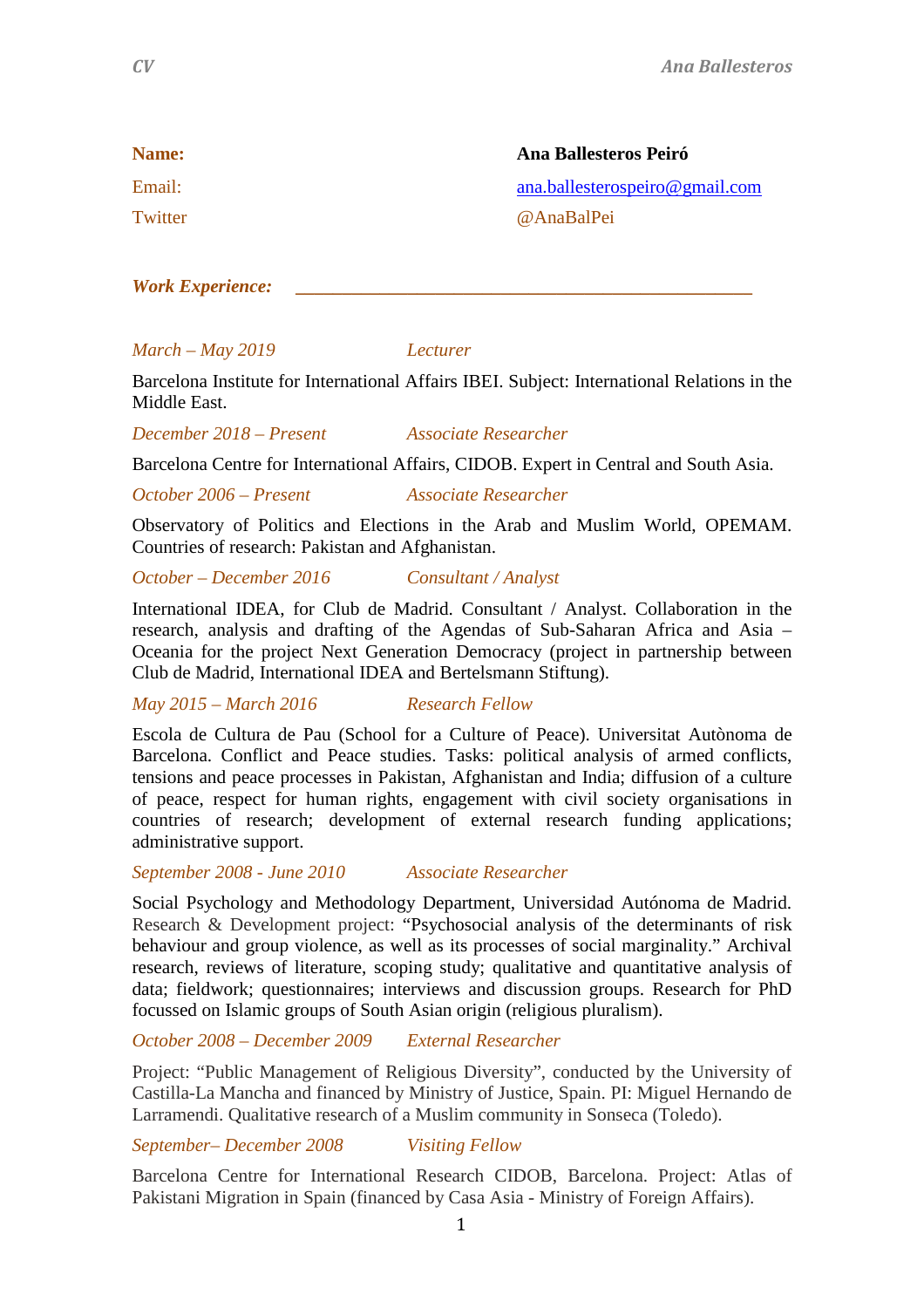# *October 2008 – December 2009 Consultant / Researcher*

Project: "Public Management of Religious Diversity", conducted by the University of Castilla-La Mancha and financed by Fundación Pluralismo y Convivencia (Ministry of Justice, Spain). Qualitative research; fieldwork, interviews with members of the local administration, security forces and civil society organisations.

*November 2002–February 2004 Member of the Social Action Team*

PricewaterhouseCoopers Limited, Madrid (Spain). Monitoring, Evaluation and Auditing of International Cooperation Projects financed by Madrid City Council. Writing reports on the technical completion and economic analysis of domestic and international projects (Latin America and Africa). Administrative tasks and management of team.

*Education and Training:* 

*and Oriental Studies*

27 June 2013 *Doctor of Philosophy (Ph.D.), Islamic and Arab* 

Universidad Autónoma de Madrid, Spain. Title of the thesis: "Religious Behaviours and Sectarianism in Islam in Pakistan. Multidisciplinary Study of Sectarianism in Origin and in the Pakistani Diaspora in Spain."

*of International Conflicts*

Nov. 2004 – Apr. 2005 *Expertise Course on Prevention and Management* 

Universidad Carlos III of Madrid, Spain

Jan. 2001 – Dec. 2002 *PhD Research*

School of International Studies, South Asia Division. Jawaharlal Nehru University (JNU), New Delhi, India.

Oct. 1999 – Jun. 2000 *MPhil: Economy and International Relations*

Universidad Autónoma de Madrid, Spain.

June - July 1999 *Analysis of International Crises*

Universidad Complutense de Madrid, Spain.

Oct. 1995 – June 1999 *Licenciatura Arab and Islamic and Oriental Studies*

Universidad Autónoma de Madrid, Spain.

### *Languages \_\_\_\_\_\_\_\_\_\_\_\_\_\_\_\_\_\_\_\_\_\_\_\_\_\_\_\_\_\_\_\_\_\_\_\_\_\_\_\_\_\_\_\_\_\_\_\_\_\_\_\_\_\_*

Spanish (mother tongue) English: C1/C2, Proficient user Arabic and French: B1, Independent user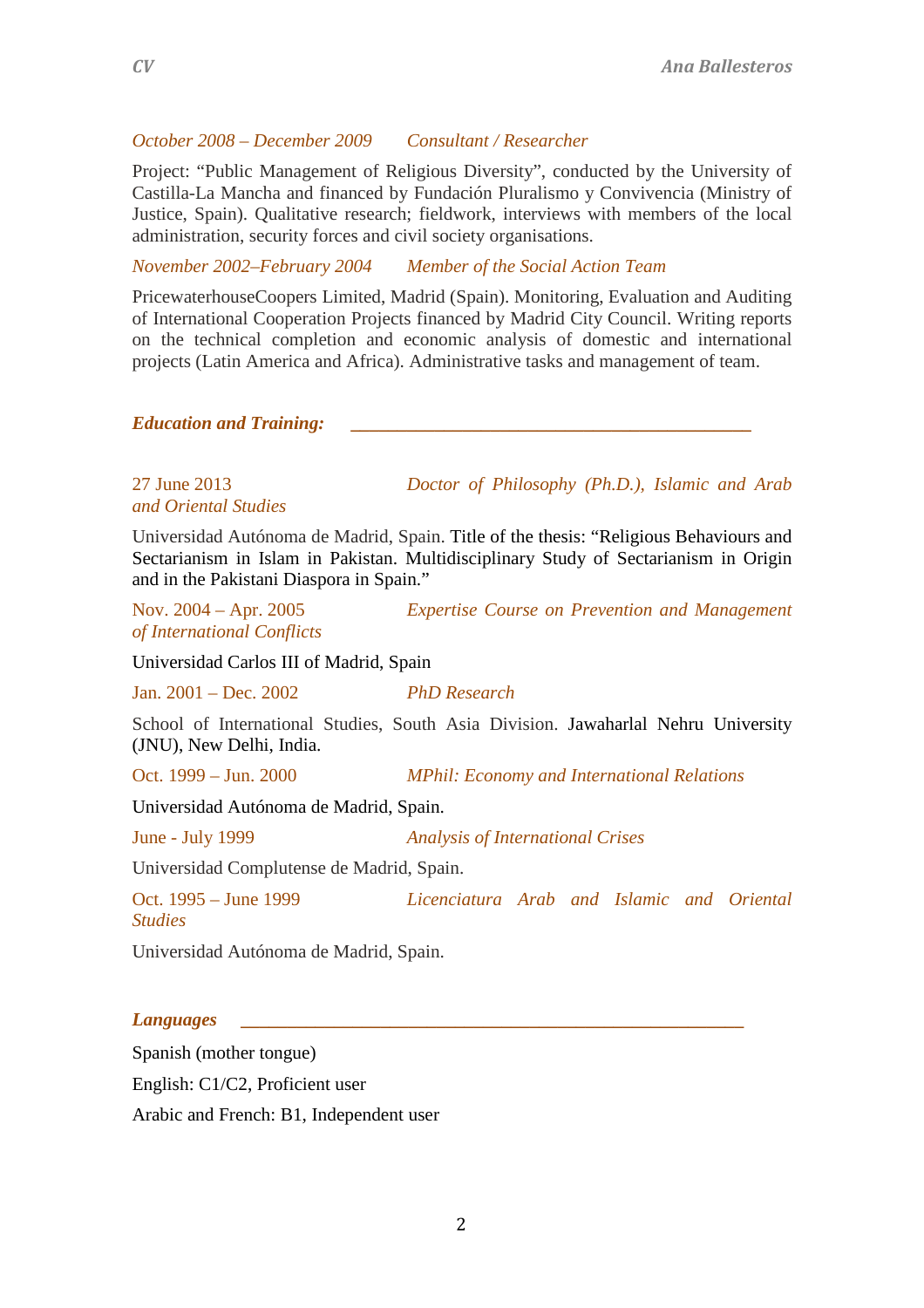# *Publications*

# *Monographs:*

*Pakistán*. Madrid, Síntesis Publ., April 2011. ISBN: 978-84-975673-1-2, 274 pages.

*Atlas de Emigración Pakistaní en España*. (In edition). (Atlas of Pakistani Migration in

Spain), financed by Casa Asia, Ministry of Foreign Affairs, Spain.

*Peer-Reviewed Journal Articles and Book Chapters*

"¿Talibanes buenos y talibanes malos? Los errores de la cultura estratégica de Paksitán? (Good Taliban and Bad Taliban? The Errors of the Strategic Culture in Pakistan)." Text submitted (Sept. 2018) to the *Revista de Estudios de Seguridad Internacional* (Review of Studies of International Security), University of Granada.

"España-Pakistán: interés tardío en la senda europea y bajo el influjo de EEUU." Anuario Internacional CIDOB, 2012, pp. 393-397.

"The Red Mosque: A Case Study of How Religion can Evolve into a Terrorist Cult." *Cultic Studies Review*. Vol. 83(3), March 2009, pp.266 - 280.

"Pakistan in 2008: the progress of democracy, everything 'stays the same' and the bad omen". (In Spanish) *Review Anuario Asia-Pacífico 2008*. Casa Asia – CIDOB – Real Instituto Elcano. Barcelona, 2009, pp. 143 - 151.

"Sectarian Violence in Pakistan: Origin and Impact" (co-author). Article in book. *Terrorism in South Asia.* New Delhi, 2004, Authors Press, pp. 107 - 136.

"Confidence Building Measures Between India and Pakistan", (co-author), *Journal of Himalayan and Central Asian Studies*, Vol. 8(4), Oct.-Dec. 2004), pp. 40 - 54.

"Heroin Culture and Terrorism in Pakistan" (co-author). Review *Third Concept* (New Delhi), Vol. 16 (185), Jul. 2002, pp. 15 - 19.

"Religion and Politics of Terror in Central Asia" (co-author). *Journal of Peace Studies*, Vol. 9(3), May-June 2002.

*"*Terrorism in Central Asia" (co-author). Review *Third Concept* (New Delhi), Vol. 15(180), Feb. 2002, pp.10 - 17.

"Drug Trafficking and Drug Barons in Pakistan" (co-author). Review *India Quarterly* (Nueva Delhi), Vol. 58(1), March 2002, pp.119 - 138.

# *Research articles*

Ballesteros, Ana (2018): "Pakistán y el islamismo instrumental". *Política Exterior*, n. 185, Sept. – Oct. 2018, pp. 108-113.

"Pakistán y Asia Meridional" en Terrorismo Internacional. Análisis de la radicalización y estrategias para la prevención. *Cuadernos del Centro Memorial de las Víctimas del Terrorismo*, nº 2, December 2016, pp. 59-65.

"Pakistán, China y la estabilidad de Baluchistán". *Política Exterior*, nº 171, May – June 2016.

"The EU-Pakistan relationship. Looking beyond the trading partnership." *Real Instituto Elcano*, ARI 26 / 2015, 14th May 2015.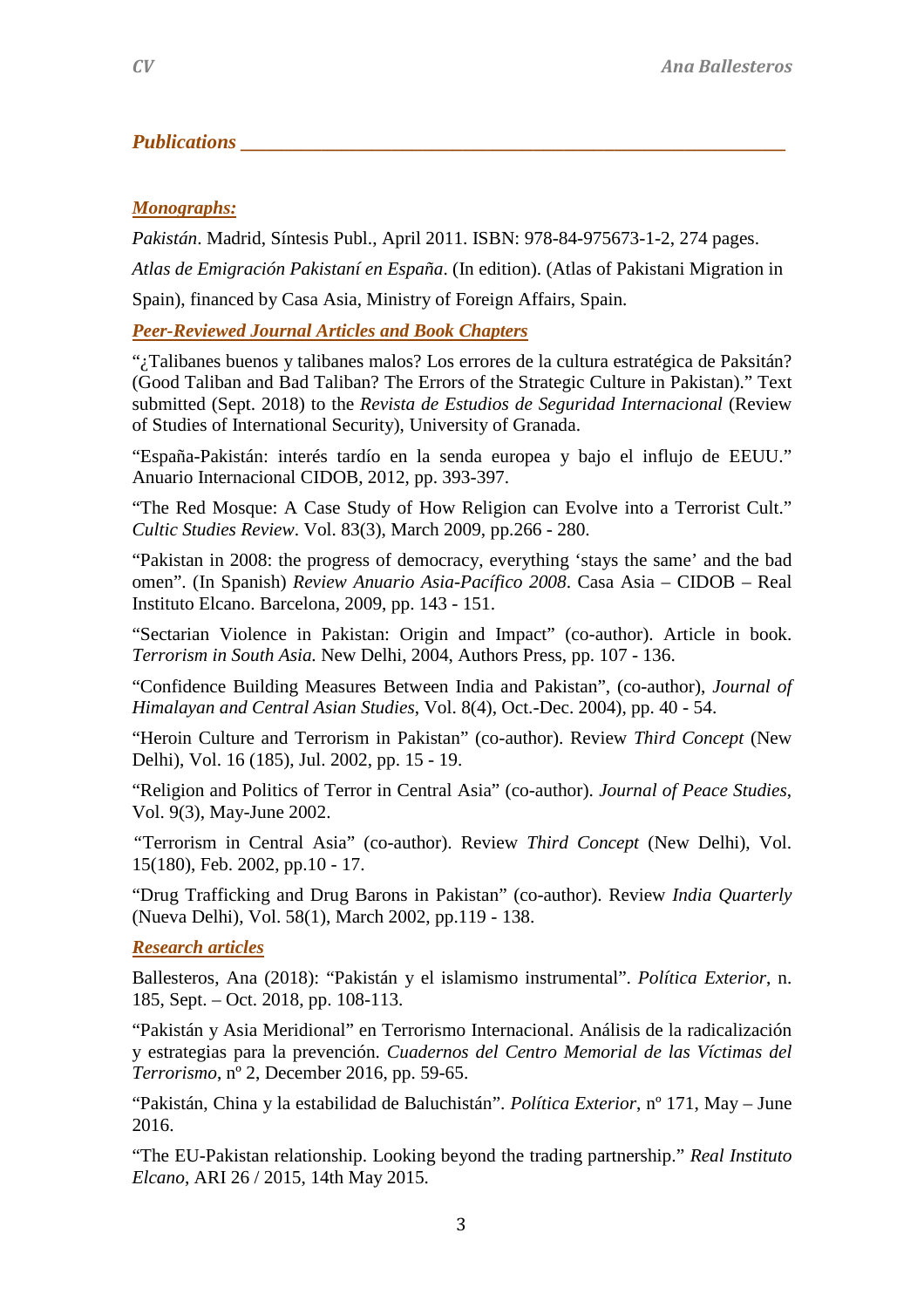"Pakistán – Arabia Saudí: algo más que aliados". *Política Exterior*, nº 164, March – April, 2015.

Pakistán: romper las inercias, reforzar el Estado. *Política Exterior*, July-August 2013, Vol. XXVII(154), pp. 116-125.

"EEUU-Pakistán: el precio de una alianza". *Política Exterior*. Vol. 142. July-August 2011.

"The Pakistani Ahmadiyya: Transnationality and Configuration: the Basharat Mosque in Cordoba". Publication for the Panel: Religiones en movimiento. Deslocalización, transnacionalidad y neoetnicidad entre las comunidades musulmanas en España". XII Anthropology Congress *Lugares, Tiempos y Memorias. Antropología Ibérica en el siglo XX.* September 2011.

"La ofensiva contra los talibán y las personas internamente desplazadas de Pakistán (IDPs): nuevo reto para la región." *Opinion CIDOB*, n.38, June 2009.

"L'Índia i el Pakistan, o allò que tenen en comú. Musulmans de l'Àsia Meridional". In: Pakistan, a la recerca d'una identitat. *CIDOB Review of International Affairs.* Barcelona, September 2009, pp. 33 - 37.

"Sectarismo Islámico en Pakistán: estudio de las militancias religiosas y sus causas", *Culturas Review*, Vol. 1 (March 2008) Fundación Tres Culturas, Sevilla, pp. 41 - 50.

"Elecciones entre militares y ataques" (co-author). *'La Clave'*, nº 357, February 2008, pp. 15 - 21.

### *Internet:*

" Las elecciones apuntalan a los poderes fácticos en Pakistán" (The Elections Strengthen the Factual Powers in Pakistan), *Web Analysis Política Exterior*, 27/07/2018.

<https://www.politicaexterior.com/actualidad/las-elecciones-apuntalan-los-poderes-facticos-pakistan/>

Analysis of Pakistan Legislative and Provincial Elections, July 2018, 03/10/2018.

<http://opemam.org/sites/default/files/FE-Pakista%CC%81n%20Legislativas-Provinciales%202018.pdf>

Pre-election Analysis, Pakistan Legislative and Provincial Elections, 12/07/2018.

<http://opemam.org/sites/default/files/An%C3%A1lisis%20preelectoral%20Pakist%C3%A1n%202018.pdf>

"How the Pakistani Diaspora in Barcelona established itself in the heart of the city." *Dawn News*, 13/12/2017.

<https://www.dawn.com/news/1376378>

"Duplicidad en la lucha terrorista en Pakistán", *Política Exterior*, 06/04/2016.

http://www.politicaexterior.com/actualidad/duplicidad-en-la-lucha-terrorista-en-pakistan/

"La ley contra la blasfemia pone en la diana a las minorías de Pakistán". El País (Analysis), 28/03/2016

http://internacional.elpais.com/internacional/2016/03/28/actualidad/1459172995\_166748.html

"Un doble juego de alto riesgo". *El País* (Analysis). 16/12/2014.

http://internacional.elpais.com/internacional/2014/12/16/actualidad/1418756398\_502741.html

"Luchando hasta el final: la guerra, según Pakistán". Book Review: *Fighting to the End. War, according to Pakistan*, C. Christine Fair. *Política Exterior*, 04/11/2014.

http://www.politicaexterior.com/articulos/libros-4/luchando-hasta-el-final-la-guerra-segun-pakistan/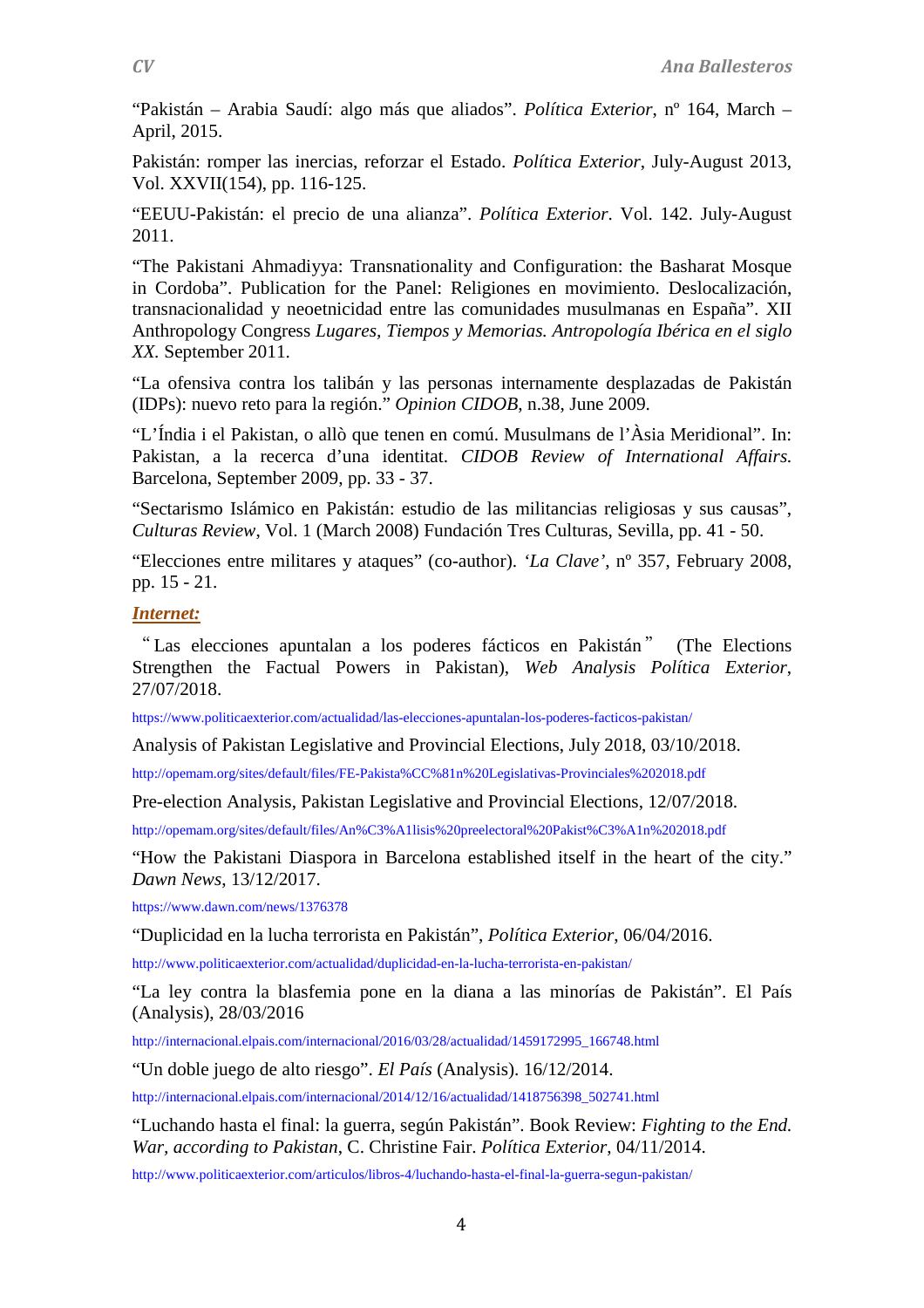Post-election Analysis: Pakistan, the Political Return of Nawaz Sharif, *OPEMAM*, 19/05/2013.

http://www.opemam.org/node/1324?language=en

Pre-election Analysis: Pakistan, Legislative Elections May 2013, *OPEMAM* 05/05/2013.

http://www.opemam.org/node/1099?language=en

"The Offensive against the Taliban and the Internally Displaced People (IDP): a new challenge for the region", Opinion Articles (38), *CIDOB*, 10/06/2009:

http://www.cidob.org/es/publicaciones/opinion/fundacion\_cidob/la\_ofensiva\_contra\_los\_taliban\_y\_las\_personas\_int ernamente\_desplazadas\_de\_pakistan\_pid\_nuevo\_reto\_para\_la\_region

Pre-electoral Analysis: "Afghanistan: elections in the worst scenario". *OPEMAM*, 13/08/2009.

http://www.observatorioelectoral.es/ImgBase/AP-Afganistan\_2009\_Elecciones\_en\_el\_peor\_escenario.pdf

Analysis of the Presidential and Provincial Elections in Afghanistan 2009, *OPEMAM*:

http://www.observatorioelectoral.es/ImgBase/FE-Afganistan\_presidenciales\_provinciales\_2009.pdf

Analysis of the Legislative Elections in Pakistan, February 2008, *OPEMAM*:

http://www.uam.es/otroscentros/TEIM/observatorio/Pakistan/legislativas\_pakistan\_2008.pdf

Pre-electoral analysis 2: The parties search for their spaces at national and provincial levels, 09/02/2008, *OPEMAM*:

http://www.uam.es/otroscentros/TEIM/observatorio/Pakistan/analisis\_preelectoral\_2.pdf

Pre-electoral analysis: "After Bhutto's death", 05/01/2008, *OPEMAM*:

http://www.uam.es/otroscentros/TEIM/observatorio/Pakistan/analisis\_preelectoral\_1.pdf

Analysis of the Presidential Elections in Pakistan 2007, *Election Watch TEIM*:

http://www.uam.es/otroscentros/TEIM/observatorio/Pakistan/presidenciales\_pakistan\_2007.pdf

M.Phil. Dissertation at the International Mediterranean Studies Workshop, September 2003, UAM: "El Conflicto Sectario en Pakistán: Orígenes de la división Š -Sunnī 1977- 2000":

http://www.uam.es/otroscentros/TEIM/articulos/Tesina%20Ana%20Ballesteros.pdf

### *As Speaker: \_\_\_\_\_\_\_\_\_\_\_\_\_\_\_\_\_\_\_\_\_\_\_\_\_\_\_\_\_\_\_\_\_\_\_\_\_\_\_\_\_\_\_\_\_\_\_\_\_\_\_\_\_\_*

*Dinámicas de Radicalización en el Mundo Islámico*. Round table, Summer course: "Análisis de la Radicalización y Estrategias para la Prevención". El Escorial, Universidad Complutense de Madrid, 06/07/2016.

*Pakistán y los Derechos Humanos*. Talk after film screening: "Among the Believers". San Sebastian Human Rights Film Festival, 21/04/2016.

*¿De dónde y por qué huyen los refugiados?* Cicle: "¿Qué pasa en el mundo? Crisis de refugiados: origen, respuesta europea y acogida". CIDOB, 13/10/2015.

http://www.cidob.org/en/events/issues/migrations/ciclo\_que\_pasa\_en\_el\_mundo\_crisis\_de\_refugiados\_origen\_respu esta\_europea\_y\_acogida\_de\_donde\_y\_por\_que\_huyen\_los\_refugiados

*Being Pakistani, Woman and Writer*. Talk with Kamila Shamsie at the Institute Miquel Tarradell on behalf of the Barcelona Centre of Contemporary Culture CCCB, Barcelona, 12/05/2015.

*http://www.cccb.org/ca/multimedia/videos/el-cccb-programa-xerrades-als-instituts/216694*